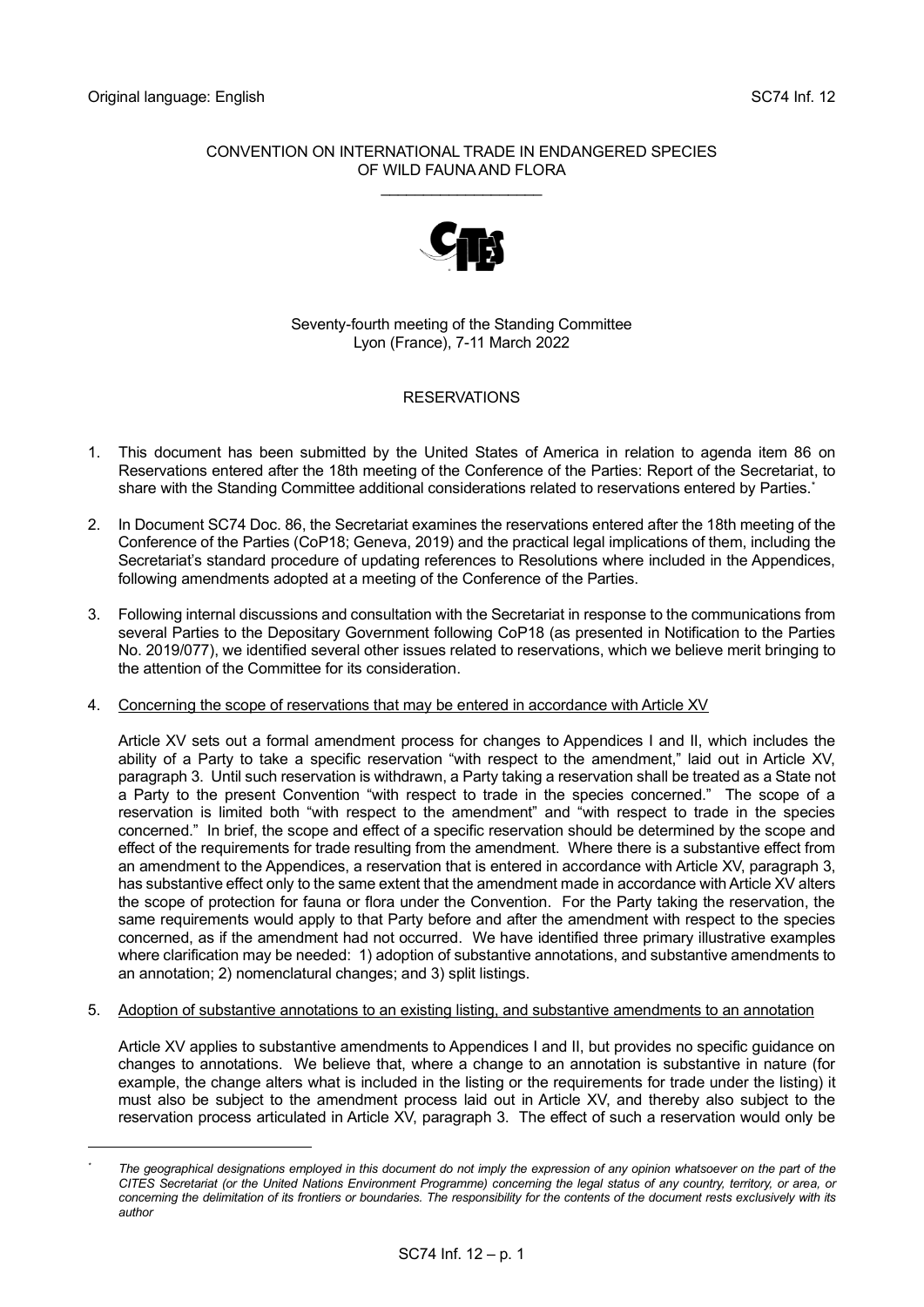"with respect to the amendment" and "with respect to trade in the species concerned," meaning with respect to the scope of the change in requirements for trade in the species concerned resulting from the Article XV amendment.

In the case of the communications to the Depositary Government after CoP18 in relation to *Loxodonta africana*, the "reservations" were entered against a Resolution, which is not legally binding. However, because the substantive change to the annotation occurred as a result of an amendment to a Resolution rather than by formal amendment, the changes also have no legally binding effect.

We do not see a fundamental problem with including reference to a Resolution in an annotation to a CITES listing, and for the sake of keeping annotations reasonable in length, it may in some circumstances be preferable. However, when a Resolution is later updated, where the updates to the Resolution itself substantively change the scope of the listing (through the annotation), the update to the Resolution referenced in the annotation must be done by formal amendment under Article XV in order to be legally binding, which would provide Parties the opportunity to take a formal reservation under Article XV, paragraph 3. Where the changes to the Resolution do not substantively alter the scope of the listing, the Secretariat may update the reference to the Resolution in the annotation under its authority to make ministerial changes.

### 6. Nomenclatural change

Article XV applies to substantive amendments to Appendices I and II, but provides no specific guidance on nomenclatural changes. We believe that, where a nomenclatural change does not alter the intent or application of the existing listing, then such changes should not be subject to reservations. Even if they were subject to reservations, the effect of a reservation is only with respect to the scope of the change in requirements resulting from the Article XV amendment. As there would be no change in scope, there would be no substantive effect for the Party taking the reservation. The same requirements would apply to that Party before and after the amendment with respect to the species concerned, as if the amendment had not occurred. The only effect would be confusion in the names of species, and this should be avoided for clear and consistent application of the Convention.

### 7. Split listings

Article XV applies to substantive amendments to Appendices I and II, but provides no specific guidance on split listings. Specific reservations are limited both "with respect to the amendment" and "with respect to the species concerned." Article I defines "species" as "any species, subspecies, or geographically separate population thereof." Accordingly, in the case of split-listings, where one or more population/subspecies/species of an already listed taxon is transferred to a different Appendix, a reservation that is entered in accordance with Article XV, paragraph 3, applies only to the amendment made to the population/subspecies/species that is transferred, and has no substantive effect on any other population/subspecies/species of the already listed taxon. The effect of a reservation is only with respect to the scope of the change in requirements resulting from the Article XV amendment. For the Party taking the reservation, the same requirements would apply to that Party before and after the amendment with respect to the species concerned, as if the amendment had not occurred.

- 8. Based on the above considerations, the United States believes it would be appropriate as part of any document on reservations submitted to the 19th meeting of the Conference of the Parties to include discussion of these issues and also propose the following amendments to Resolution Conf. 4.25 (Rev. CoP18) on *Reservations*:
	- 1. In the preamble, after the third preambular paragraph, insert new paragraph as follows:

RECOGNIZING ALSO that a Party having entered a reservation in accordance with Article XV, paragraph 3, should treat the species concerned as if the amendment to the Appendices had not been made with regard to requirements for trade in the species, and NOTING FURTHER that for the effective application of the Convention, clarity on the scope of a reservation entered in accordance with Article XV, paragraph 3, is critical.

- 2. In the operative part of the Resolution, amend paragraph 1 as follows:
	- 1. RECOMMENDS that